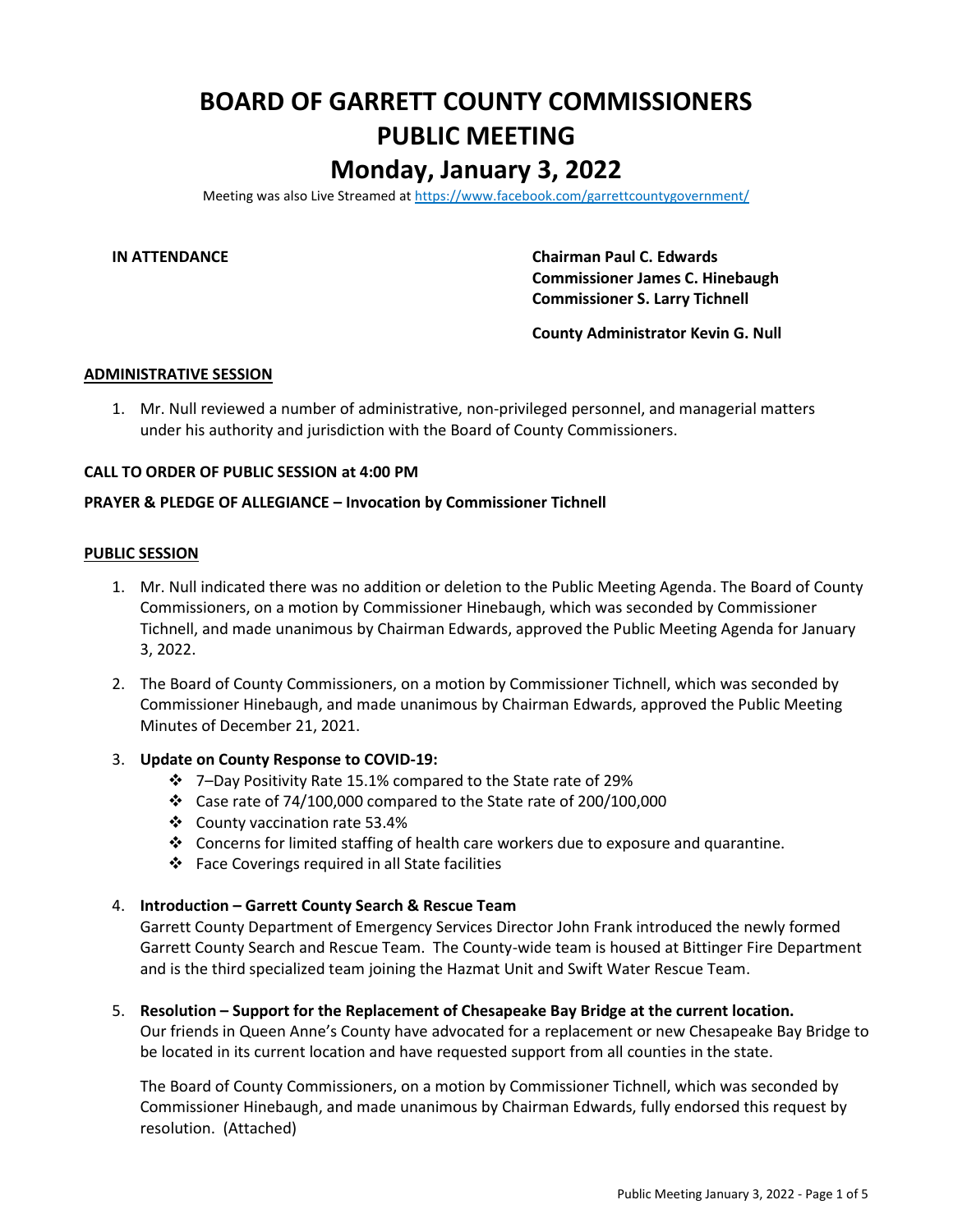#### 6. **PUBLIC COMMENTARY**: None

7. **ANNOUNCEMENTS:** The Board of Garrett County Commissioners announced that the next Public Meeting will be held on Tuesday, January 18, 2022, at 4:00 p.m. at the Garrett County Courthouse.

**ADJOURNMENT:** The Board of County Commissioners, on a motion by Commissioner Tichnell, which was seconded by Commissioner Hinebaugh, and made unanimous by Chairman Edwards, adjourned the Public Meeting at 4:21 P.M.

\_\_\_\_\_\_\_\_\_\_\_\_\_\_\_\_\_\_\_\_\_\_\_\_\_\_\_\_\_\_\_ \_\_\_\_\_\_\_\_\_\_\_\_\_\_\_\_\_\_\_\_\_\_\_\_\_\_\_\_\_\_\_

**Attest: By Order of the Board,**

**KEVIN G. NULL PAUL C. EDWARDS**, Chairman County Administrator **Board of County Commissioners** Board of County Commissioners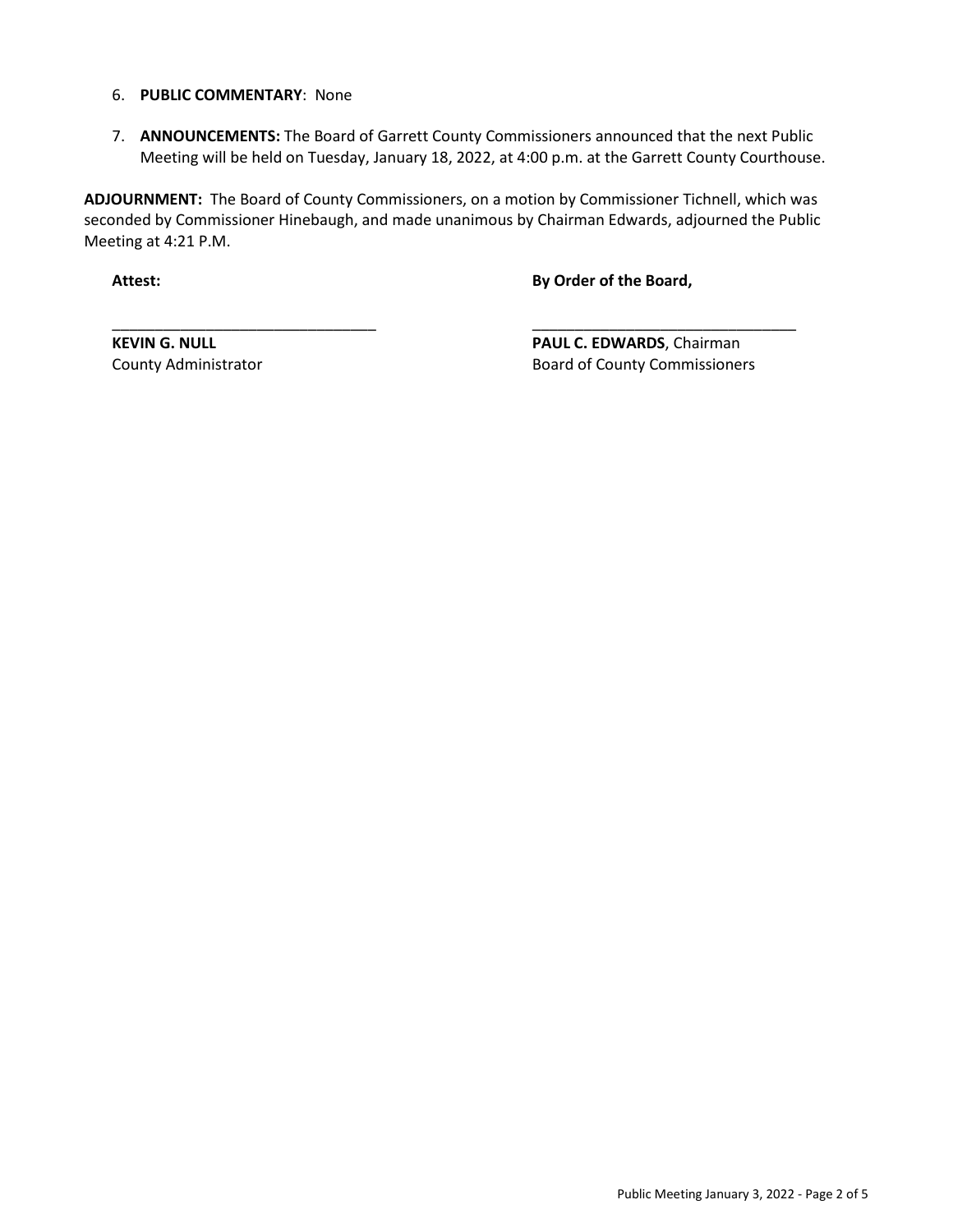# **CHESAPEAKE BAY BRIDGE REPLACEMENT RESOLUTION**

**RESOLUTION** in support of a replacement bridge at the current crossing of the William Preston Lane Jr. Memorial Bridge otherwise known as the Chesapeake Bay Bridge,

**WHEREAS,** the iconic Chesapeake Bay Bridge (the "Bay Bridge") connects Maryland's Eastern Shore with its Western Shore, between Stevensville in Queen Anne's County and Annapolis in Anne Arundel County; and

**WHEREAS,** the original two-lane span opened in 1952 as the world's longest continuous over water steel structure and a parallel span was added in 1973, and these two spans are the Bay Bridge in place today; and

**WHEREAS,** the Bay Bridge is situated along a vital, heavily traveled link of the US 50/301 corridor that extends from 1-97 to MD 404, and it connects businesses, healthcare, entertainment, and families of both Maryland shores and provides the sole direct connection between recreational and ocean regions on Maryland's Eastern Shore with the metropolitan areas of Baltimore, Annapolis and Washington, D.C.; and

**WHEREAS,** the Bay Bridge is owned, operated, and maintained by the Maryland Transportation Authority (the "MDTA") in its modern-day construct as a dual 4.3-mile span with a three-lane westbound span and a two-lane eastbound span; and

**WHEREAS,** the three-lane span can be adjusted to compensate for traffic demands associated with periods of congestion using "contraflow" to reverse traffic flow during peak travel periods and is one of the longest sections of contraflow used in the country; and

**WHEREAS,** the five lanes of the Bay Bridge that currently cross the Chesapeake Bay have not been adequate to effectively manage peak period traffic for many years; and

**WHEREAS,** the approaching roadway segments along US 50/30 1 consists of six lanes, which are geometrically incompatible with the five lanes crossing the Bay; and

**WHEREAS,** contraflow is used daily in an attempt to correct this incompatibility, but congestion and backups have now become routine in both directions; and

**WHEREAS,** over the last 30-years Maryland and Delaware have invested over a billion dollars completing numerous roadway improvement projects in the region including, Reach-the-Beach, additional lanes along MD Route 2, the addition of 1-97, upgrades to MD Route 404, and the Middletown Delaware bypass; and

**WHEREAS,** all these corridors contribute to traffic crossing the same five lanes of the Bay Bridge in place since 1973; and

**WHEREAS,** the existing bridges were designed for a 50-year life, and with the east bound span now nearly 70 years old, and the west bound span now nearly 50 years old, maintenance needs and functional traffic management have become more challenging and expensive as the bridges age beyond the original design intent, and future maintenance projects will have a significant, detrimental impact on available bridge capacity and operations; and

**WHEREAS,** in 2015, the "US 50/301 William Preston Lane Jr. Memorial (Bay) Bridge Life Cycle Cost Analysis" identified maintenance and rehabilitation costs for the existing bridges to be \$3.25 billion through 2065; and

**WHEREAS,** all travelers and commerce must go through this corridor to cross the Chesapeake Bay in Maryland; and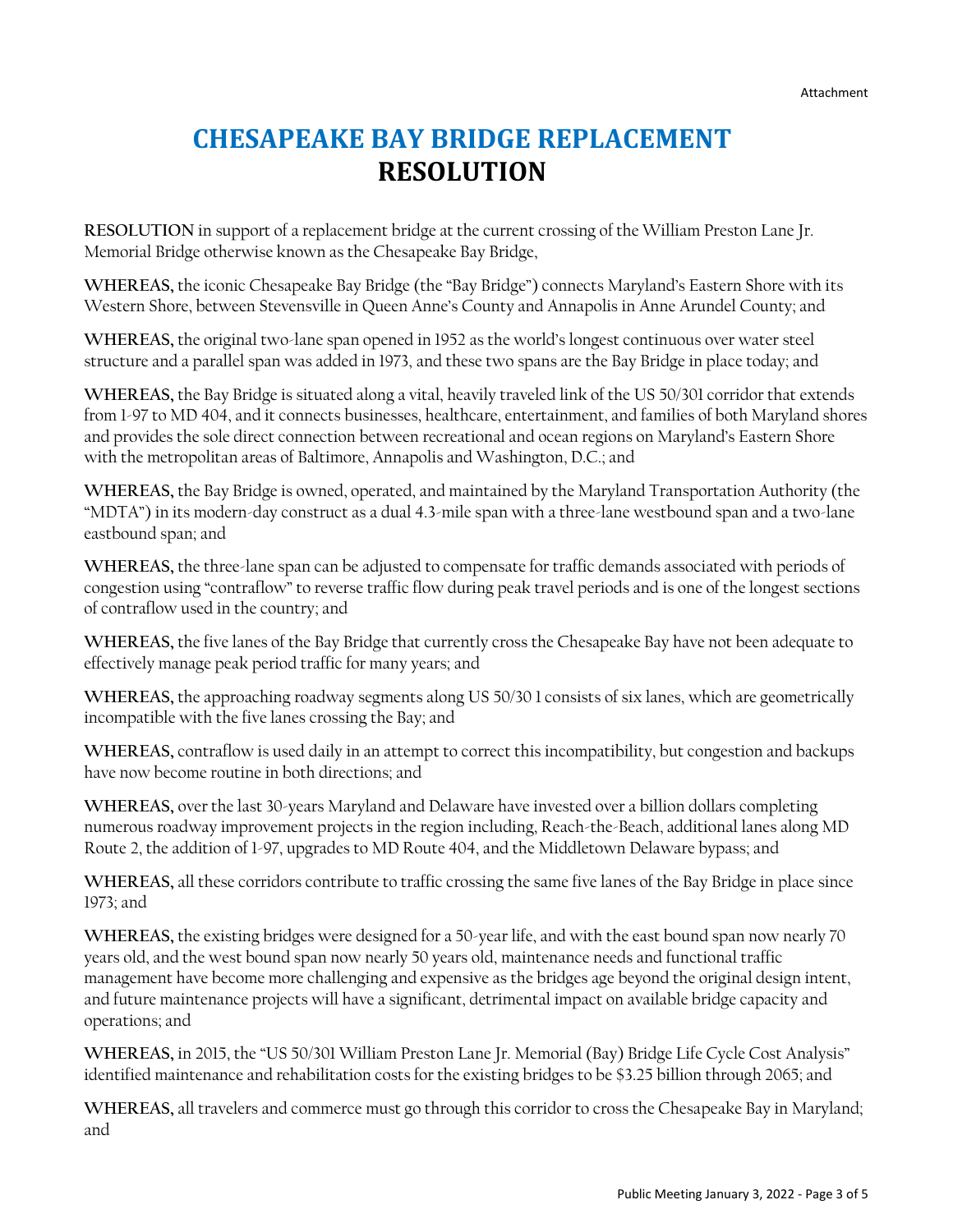**WHEREAS,** the lack of any alternative routes in this corridor result in backups on both the mainline corridor and along all parallel community roads which dramatically impacts the health, safety, livability, and economy of the communities located near the passage and along the US 50/301 corridor on both sides of the Chesapeake Bay; and

**WHEREAS,** the traffic impacts are significant and disruptive to community quality of life and ability to access routine essential services, including, emergency services, patient transport, fire response, schools, and both local and regional economy; and

**WHEREAS,** the MDTA accurately predicted average Summer daily traffic volume forecasts of 100,000 vehicles per day by 2020, that are now being realized, along with future continuing trends of over 110,000 vehicles per day resulting in projected 7-mile backups and seven hours of delay time by 2030 if the capacity shortfall at the Bay Bridge is not addressed promptly; and

**WHEREAS,** the only viable solution to eliminate the bottleneck caused by the Bay Bridge capacity constriction is to expeditiously align previous transportation investments in other route improvements with a new replacement bridge and functional mainline approach roadways that are compatible and have adequate capacity to safely move traffic on the US 50/301 corridor; and

**WHEREAS,** in recent years, Governor Lawrence L. Hogan has worked diligently to identify a solution that will maximize congestion relief and minimize the environmental impact; and

**WHEREAS,** Governor Hogan had dedicated countless resources and efforts to provide traffic relief in Maryland for families, commuters, and businesses and has directed improvements at the Bay Bridge to reduce current congestion and minimize delays related to required maintenance including, expediting re-decking on the westbound span, installing an electronic toll collection system, removing physical toll booths, and providing free "E-Z Pass" transponders to citizens while keeping tolls at historically low levels; and

**WHEREAS,** on August 30, 2016, Governor Hogan announced \$5 million in funding for the MDTA to conduct a Tier 1 Bay Crossing Study: and

**WHEREAS,** the Chesapeake Bay Crossing Study: Tier 1 NEPA ("Bay Crossing Study") is a National Environmental Policy Act ("NEPA") study being conducted with public and agency involvement to result in the identification of a preferred corridor alternative to provide adequate capacity, dependable and reliable travel times, and flexibility to maintenance and incident management in a safe manner at the Bay Bridge with the evaluation of its financial feasibility, traffic alleviation and environmental analyses; and

**WHEREAS,** in February of 2021, the MDTA, in cooperation with the Federal Highway Administration (the "FHWA"), issued a Tier 1 Draft Environmental Impact Statement for the Bay Crossing Study; and

**WHEREAS,** the FHWA and the MDTA have announced their intention to issue a combined Tier 1 Final Environmental Impact Statement and Record of Decision sometime in the Winter of 2021- 2022; and

**WHEREAS,** following the completion of the Tier 1 study, a more extensive and detailed Tier 2 study must be done to thoroughly assess the preferred corridor alternative identified in the Tier 1 study as well as the potential environmental impacts, and possibly advance a new replacement bridge and approach highway or roads; and

**WHEREAS,** communities in both Anne Arundel and Queen Anne's Counties will continue to experience the impacts of increased traffic volume and delays during the multi-year Tier 2 process, and as the current Bay Bridge remains in a constant state of maintenance and rehabilitation; and

**WHEREAS,** it is imperative the Tier 2 Environmental Impact Statement be funded and begin immediately, and all efforts be made to expedite the lengthy and extensive Federal process; now, therefore, be it

**RESOLVED** by the Board of County Commissioners of Garrett County, Maryland, That it hereby finds that the best solution to maintain forward progress, support the investments already made along the US Route 50/301 corridor, specifically from 1-97 to MD 404, and address the existing and future traffic capacity shortfalls is to